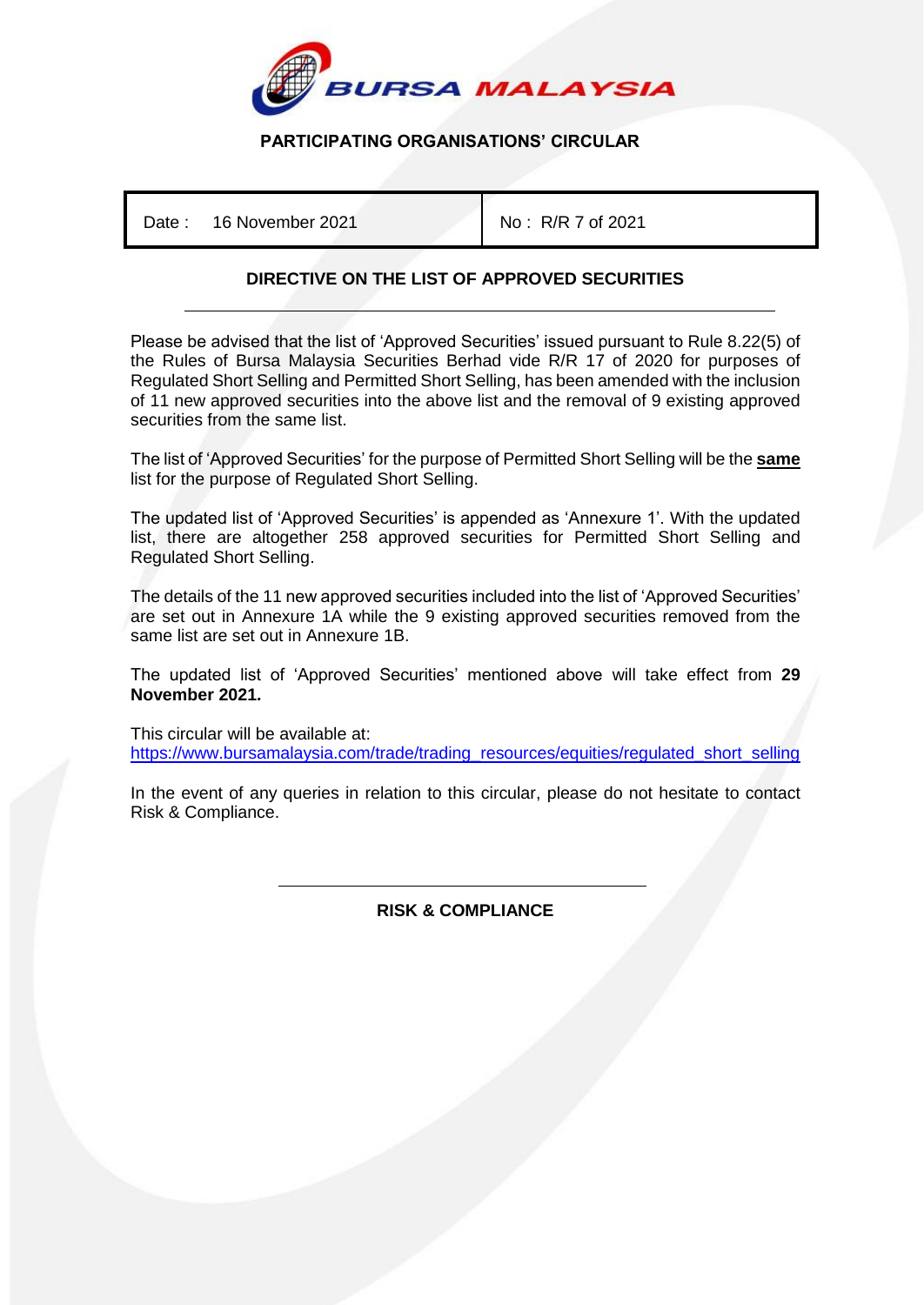| <b>RSS APPROVED SECURITIES</b>                  |  |  |
|-------------------------------------------------|--|--|
| (With Effect Tentatively from 29 November 2021) |  |  |

| <b>No</b>      | <b>STOCK CODE</b> | <b>STOCK LONG NAME</b>                 | <b>ISIN CODE</b> |
|----------------|-------------------|----------------------------------------|------------------|
| 1              | 0001              | SUPERCOMNET TECHNOLOGIES BHD           | MYQ0001OO006     |
| 2              | 0010              | <b>IRIS CORPORATION BHD</b>            | MYQ0010OO007     |
| 3              | 0021              | <b>GHL SYSTEMS BHD</b>                 | MYQ0021OO004     |
| $\overline{4}$ | 0041              | HONG SENG CONSOLIDATED BERHAD          | MYQ0041OO002     |
| 5              | 0069              | VINVEST CAPITAL HOLDINGS BERHAD        | MYQ0069OO003     |
| 6              | 0078              | <b>GDEX BERHAD</b>                     | MYQ0078OO004     |
| 7              | 0090              | <b>ELSOFT RESEARCH BHD</b>             | MYQ0090OO009     |
| 8              | 0097              | VITROX CORPORATION BHD                 | MYQ0097OO004     |
| 9              | 0098              | <b>BAHVEST RESOURCES BERHAD</b>        | MYQ0098OO002     |
| 10             | 0101              | TMC LIFE SCIENCES BHD                  | MYQ0101OO004     |
| 11             | 0126              | MICROLINK SOLUTIONS BHD                | MYQ0126OO001     |
| 12             | 0127              | JHM CONSOLIDATION BHD                  | MYQ0127OO009     |
| 13             | 0128              | <b>FRONTKEN CORPORATION BHD</b>        | MYQ0128OO007     |
| 14             | 0138              | MY E.G. SERVICES BHD                   | MYQ0138OO006     |
| 15             | 0146              | JF TECHNOLOGY BHD                      | MYQ0146OO009     |
| 16             | 0151              | <b>KELINGTON GROUP BERHAD</b>          | MYQ0151OO009     |
| 17             | 0163              | CAREPLUS GROUP BERHAD                  | MYQ0163OO004     |
| 18             | 0166              | <b>INARI AMERTRON BERHAD</b>           | MYQ0166OO007     |
| 19             | 0168              | <b>BOILERMECH HOLDINGS BHD</b>         | MYQ0168OO003     |
| 20             | 0172              | OCK GROUP BERHAD                       | MYQ0172OO005     |
| 21             | 0181              | AEMULUS HOLDINGS BERHAD                | MYQ0181OO006     |
| 22             | 0188              | HLT GLOBAL BERHAD                      | MYQ0188OO001     |
| 23             | 0193              | KEJURUTERAAN ASASTERA BERHAD           | MYQ0193OO001     |
| 24             | 0196              | <b>QES GROUP BERHAD</b>                | MYQ0196OO004     |
| 25             | 0198              | <b>GDB HOLDINGS BERHAD</b>             | MYQ0198OO000     |
| 26             | 0200              | REVENUE GROUP BERHAD                   | MYQ0200OO004     |
| 27             | 0208              | <b>GREATECH TECHNOLOGY BERHAD</b>      | MYQ0208OO007     |
| 28             | 0213              | <b>MTAG GROUP BERHAD</b>               | MYQ0213OO007     |
| 29             | 0215              | SOLARVEST HOLDINGS BERHAD              | MYQ0215OO002     |
| 30             | 1007              | AMCORP PROPERTIES BERHAD               | MYL1007OO003     |
| 31             | 1015              | AMMB HOLDINGS BHD                      | MYL1015OO006     |
| 32             | 1023              | CIMB GROUP HOLDINGS BERHAD             | MYL1023OO000     |
| 33             | 1066              | RHB BANK BERHAD                        | MYL1066OO009     |
| 34             | 1082              | HONG LEONG FINANCIAL GROUP BHD         | MYL1082OO006     |
| 35             | 1155              | MALAYAN BANKING BHD                    | MYL1155OO000     |
| 36             | 1163              | ALLIANZ MALAYSIA BHD                   | MYL1163OO004     |
| 37             | 1171              | MALAYSIA BUILDING SOCIETY BHD          | MYL1171OO007     |
| 38             | 1295              | PUBLIC BANK BHD                        | MYL1295OO004     |
| 39             | 1368              | <b>UEM EDGENTA BERHAD</b>              | MYL1368OO009     |
| 40             | 1503              | GUOCOLAND (MALAYSIA) BHD               | MYL1503OO001     |
| 41             | 1562              | BERJAYA SPORTS TOTO BHD                | MYL1562OO007     |
| 42             | 1619              | DRB-HICOM BHD                          | MYL1619OO005     |
| 43             | 1651              | MALAYSIAN RESOURCES CORPORATION BERHAD | MYL1651OO008     |
| 44             | 1724              | PARAMOUNT CORPORATION BHD              | MYL1724OO003     |
| 45             | 1818              | <b>BURSA MALAYSIA BHD</b>              | MYL1818OO003     |
| 46             | 1961              | IOI CORPORATION BHD                    | MYL1961OO001     |
| 47             | 1996              | <b>KRETAM HOLDINGS BHD</b>             | MYL1996OO007     |
| 48             | 2089              | UNITED PLANTATIONS BHD                 | MYL2089OO000     |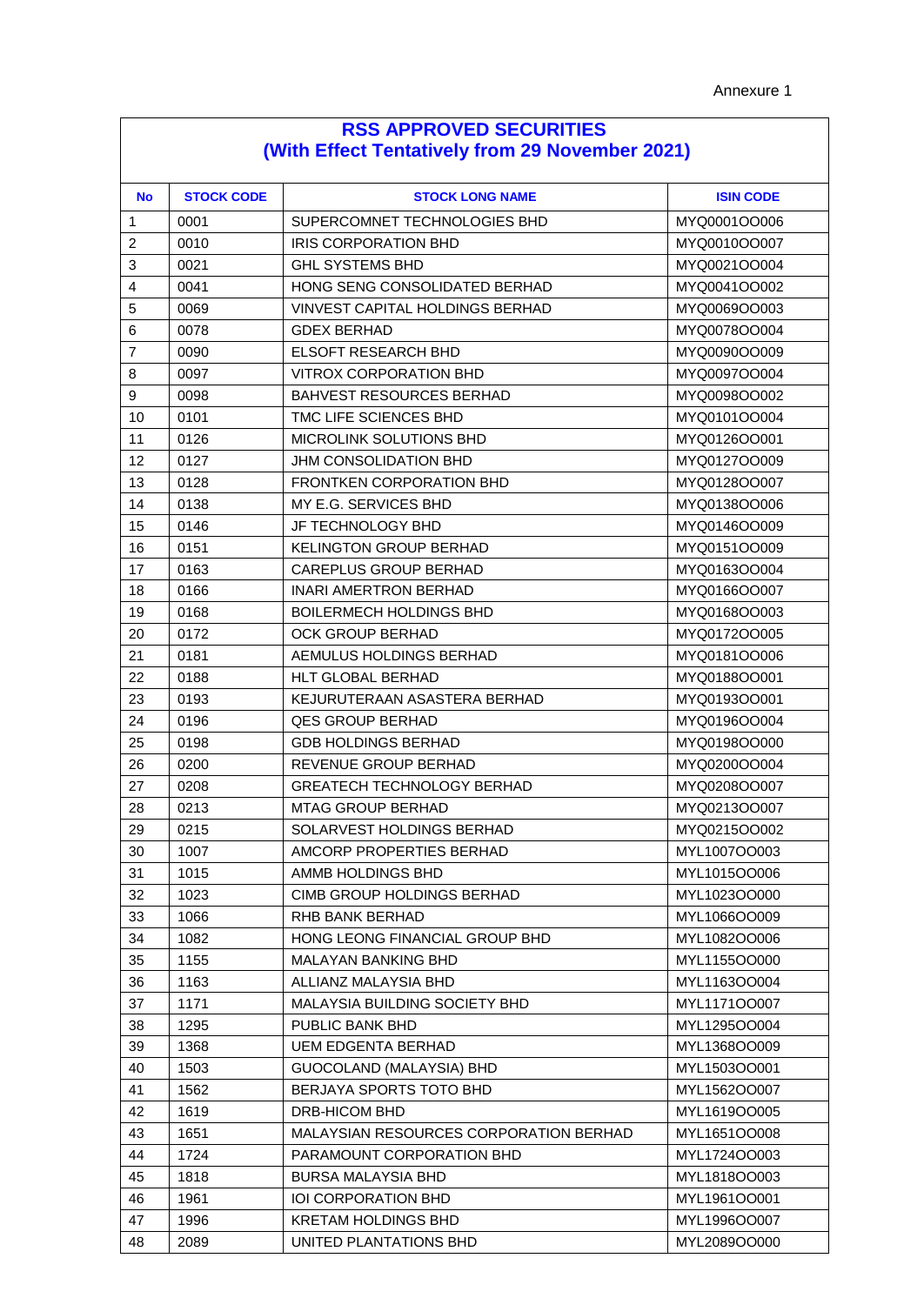| <b>RSS APPROVED SECURITIES</b>                  |  |  |  |
|-------------------------------------------------|--|--|--|
| (With Effect Tentatively from 29 November 2021) |  |  |  |

| <b>No</b> | <b>STOCK CODE</b> | <b>STOCK LONG NAME</b>                      | <b>ISIN CODE</b> |
|-----------|-------------------|---------------------------------------------|------------------|
| 49        | 2127              | COMFORT GLOVES BERHAD                       | MYL2127OO008     |
| 50        | 2194              | MMC CORPORATION BHD                         | MYL2194OO008     |
| 51        | 2216              | IJM PLANTATIONS BHD                         | MYL2216OO009     |
| 52        | 2291              | <b>GENTING PLANTATIONS BERHAD</b>           | MYL2291OO002     |
| 53        | 2445              | KUALA LUMPUR KEPONG BHD                     | MYL2445OO004     |
| 54        | 2488              | ALLIANCE BANK MALAYSIA BERHAD               | MYL2488OO004     |
| 55        | 2771              | BOUSTEAD HOLDINGS BHD                       | MYL2771OO003     |
| 56        | 2828              | C.I. HOLDINGS BHD                           | MYL2828OO001     |
| 57        | 2836              | CARLSBERG BREWERY MALAYSIA BHD              | MYL2836OO004     |
| 58        | 2852              | CAHYA MATA SARAWAK BHD                      | MYL2852OO001     |
| 59        | 3034              | HAP SENG CONSOLIDATED BHD                   | MYL3034OO005     |
| 60        | 3042              | PETRON MALAYSIA REFINING & MARKETING BERHAD | MYL3042OO008     |
| 61        | 3069              | MEGA FIRST CORPORATION BHD                  | MYL3069OO001     |
| 62        | 3182              | <b>GENTING BHD</b>                          | MYL3182OO002     |
| 63        | 3239              | BERJAYA ASSETS BERHAD                       | MYL3239OO000     |
| 64        | 3255              | HEINEKEN MALAYSIA BERHAD                    | MYL3255OO006     |
| 65        | 3301              | HONG LEONG INDUSTRIES BHD                   | MYL3301OO008     |
| 66        | 3336              | IJM CORPORATION BHD                         | MYL3336OO004     |
| 67        | 3379              | <b>INSAS BHD</b>                            | MYL3379OO004     |
| 68        | 3395              | BERJAYA CORPORATION BHD                     | MYL3395OO000     |
| 69        | 3417              | EASTERN & ORIENTAL BHD                      | MYL3417OO002     |
| 70        | 3565              | WCE HOLDINGS BERHAD                         | MYL3565OO008     |
| 71        | 3662              | MALAYAN FLOUR MILLS BHD                     | MYL3662OO003     |
| 72        | 3689              | <b>FRASER &amp; NEAVE HOLDINGS BHD</b>      | MYL3689OO006     |
| 73        | 3794              | MALAYAN CEMENT BERHAD                       | MYL3794OO004     |
| 74        | 3816              | MISC BHD                                    | MYL3816OO005     |
| 75        | 3859              | MAGNUM BERHAD                               | MYL3859OO005     |
| 76        | 3867              | MALAYSIAN PACIFIC INDUSTRIES                | MYL3867OO008     |
| 77        | 3883              | MUDA HOLDINGS BHD                           | MYL3883OO005     |
| 78        | 3905              | MULPHA INTERNATIONAL BHD                    | MYL3905OO006     |
| 79        | 4006              | ORIENTAL HOLDINGS BHD                       | MYL4006OO002     |
| 80        | 4065              | PPB GROUP BHD                               | MYL4065OO008     |
| 81        | 4162              | BRITISH AMERICAN TOBACCO (M)                | MYL4162OO003     |
| 82        | 4197              | SIME DARBY BHD                              | MYL4197OO009     |
| 83        | 4219              | BERJAYA LAND BHD                            | MYL4219OO001     |
| 84        | 4324              | HENGYUAN REFINING COMPANY BERHAD            | MYL4324OO009     |
| 85        | 4383              | JAYA TIASA HOLDINGS BHD                     | MYL4383OO005     |
| 86        | 4405              | TAN CHONG MOTOR HOLDINGS BHD                | MYL4405OO006     |
| 87        | 4456              | DAGANG NEXCHANGE BERHAD                     | MYL4456OO009     |
| 88        | 4502              | <b>MEDIA PRIMA BHD</b>                      | MYL4502OO000     |
| 89        | 4588              | UMW HOLDINGS BHD                            | MYL4588OO009     |
| 90        | 4634              | POS MALAYSIA BHD                            | MYL4634OO001     |
| 91        | 4677              | YTL CORPORATION BHD                         | MYL4677OO000     |
| 92        | 4707              | NESTLE (M) BHD                              | MYL4707OO005     |
| 93        | 4715              | <b>GENTING MALAYSIA BERHAD</b>              | MYL4715OO008     |
| 94        | 4723              | <b>JAKS RESOURCES BERHAD</b>                | MYL4723OO002     |
| 95        | 4731              | <b>SCIENTEX BERHAD</b>                      | MYL4731OO005     |
| 96        | 4863              | TELEKOM MALAYSIA BHD                        | MYL4863OO006     |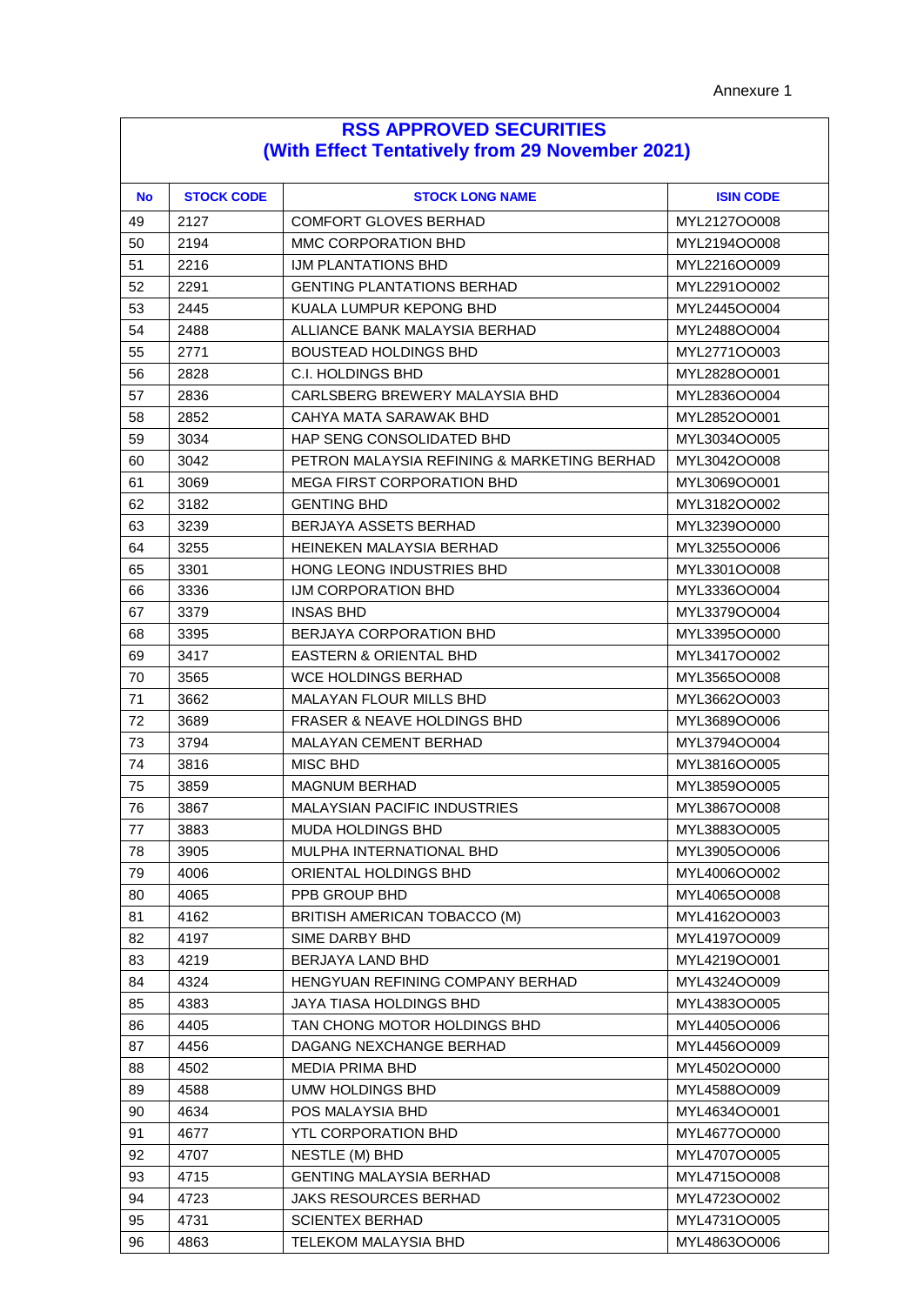| <b>RSS APPROVED SECURITIES</b>                  |  |  |
|-------------------------------------------------|--|--|
| (With Effect Tentatively from 29 November 2021) |  |  |

| <b>No</b> | <b>STOCK CODE</b> | <b>STOCK LONG NAME</b>         | <b>ISIN CODE</b> |
|-----------|-------------------|--------------------------------|------------------|
| 97        | 5000              | HUME CEMENT INDUSTRIES BERHAD  | MYL5000OO004     |
| 98        | 5005              | UNISEM (M) BHD                 | MYL5005OO003     |
| 99        | 5012              | TA ANN HOLDINGS BHD            | MYL5012OO009     |
| 100       | 5014              | MALAYSIA AIRPORTS HOLDINGS BHD | MYL5014OO005     |
| 101       | 5024              | HUP SENG INDUSTRIES BHD        | MYL5024OO004     |
| 102       | 5027              | KIM LOONG RESOURCES BHD        | MYL5027OO007     |
| 103       | 5031              | TIME DOTCOM BHD                | MYL5031OO009     |
| 104       | 5038              | <b>KSL HOLDINGS BHD</b>        | MYL5038OO004     |
| 105       | 5053              | OSK HOLDINGS BHD               | MYL5053OO003     |
| 106       | 5066              | NTPM HOLDINGS BHD              | MYL5066OO005     |
| 107       | 5072              | <b>HIAP TECK VENTURE BHD</b>   | MYL5072OO003     |
| 108       | 5077              | MALAYSIAN BULK CARRIERS BHD    | MYL5077OO002     |
| 109       | 5079              | <b>GETS GLOBAL BERHAD</b>      | MYL5079OO008     |
| 110       | 5094              | CSC STEEL HOLDINGS BERHAD      | MYL5094OO007     |
| 111       | 5099              | AIRASIA GROUP BERHAD           | MYL5099OO006     |
| 112       | 5102              | <b>GUAN CHONG BHD</b>          | MYL5102OO008     |
| 113       | 5105              | <b>CAN-ONE BHD</b>             | MYL5105OO001     |
| 114       | 5106              | <b>AXIS REITS</b>              | MYL5106TO008     |
| 115       | 5109              | YTL HOSPITALITY REIT           | MYL5109TO002     |
| 116       | 5110              | <b>UOA REITS</b>               | MYL5110TO000     |
| 117       | 5116              | AL-AQAR HEALTHCARE REIT        | MYL5116TO007     |
| 118       | 5123              | <b>SENTRAL REIT</b>            | MYL5123TO003     |
| 119       | 5126              | SARAWAK OIL PALMS BHD          | MYL5126OO007     |
| 120       | 5131              | ZHULIAN CORPORATION BHD        | MYL5131OO007     |
| 121       | 5135              | SARAWAK PLANTATION BHD         | MYL5135OO008     |
| 122       | 5138              | HAP SENG PLANTATIONS HOLDINGS  | MYL5138OO002     |
| 123       | 5139              | AEON CREDIT SERVICE (M) BHD    | MYL5139OO000     |
| 124       | 5140              | <b>TASCO BERHAD</b>            | MYL5140OO008     |
| 125       | 5141              | DAYANG ENTERPRISE HOLDINGS BHD | MYL5141OO006     |
| 126       | 5142              | WAH SEONG CORPORATION BHD      | MYL5142OO004     |
| 127       | 5143              | LUXCHEM CORPORATION BHD        | MYL5143OO002     |
| 128       | 5148              | <b>UEM SUNRISE BERHAD</b>      | MYL5148OO001     |
| 129       | 5151              | HEXTAR GLOBAL BERHAD           | MYL5151OO005     |
| 130       | 5161              | JCY INTERNATIONAL BERHAD       | MYL5161OO004     |
| 131       | 5168              | HARTALEGA HOLDINGS BHD         | MYL5168OO009     |
| 132       | 5176              | SUNWAY REAL ESTATE INVT TRUST  | MYL5176TO001     |
| 133       | 5180              | CAPITALAND MALAYSIA MALL TRUST | MYL5180TO003     |
| 134       | 5183              | PETRONAS CHEMICALS GROUP BHD   | MYL5183OO008     |
| 135       | 5184              | <b>CYPARK RESOURCES BERHAD</b> | MYL5184OO006     |
| 136       | 5185              | AFFIN BANK BERHAD              | MYL5185OO003     |
| 137       | 5186              | MALAYSIA MARINE AND HEAVY ENG  | MYL5186OO001     |
| 138       | 5196              | BERJAYA FOOD BERHAD            | MYL5196OO000     |
| 139       | 5199              | HIBISCUS PETROLEUM BHD         | MYL5199OO004     |
| 140       | 5200              | UOA DEVELOPMENT BERHAD         | MYL5200OO000     |
| 141       | 5202              | MSM MALAYSIA HOLDINGS BERHAD   | MYL5202OO006     |
| 142       | 5204              | AWANBIRU TECHNOLOGY BERHAD     | MYL5204OO002     |
| 143       | 5209              | <b>GAS MALAYSIA BERHAD</b>     | MYL5209OO001     |
| 144       | 5210              | <b>BUMI ARMADA BERHAD</b>      | MYL5210OO009     |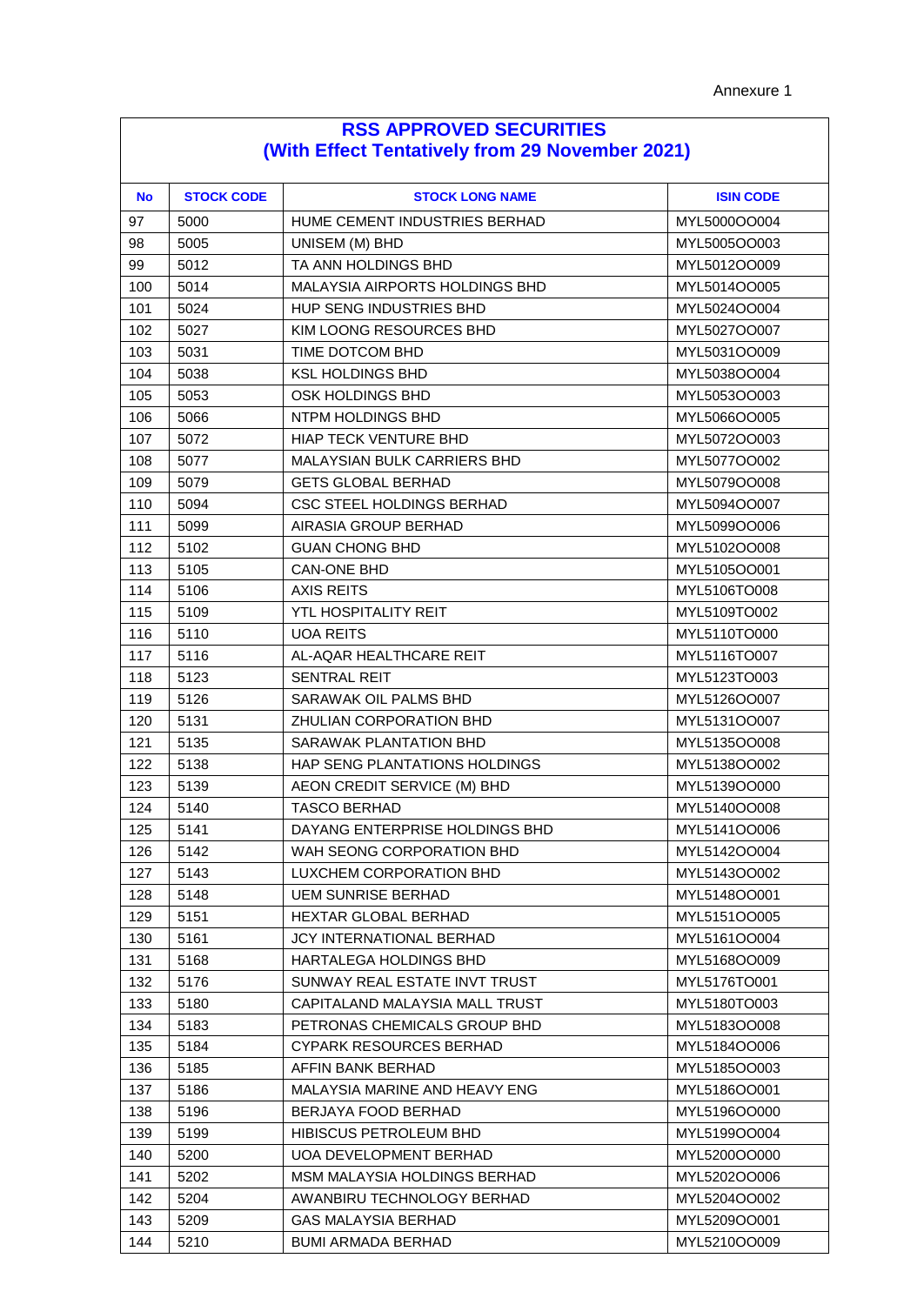| <b>RSS APPROVED SECURITIES</b>                  |  |  |  |
|-------------------------------------------------|--|--|--|
| (With Effect Tentatively from 29 November 2021) |  |  |  |

| <b>No</b> | <b>STOCK CODE</b> | <b>STOCK LONG NAME</b>                | <b>ISIN CODE</b> |
|-----------|-------------------|---------------------------------------|------------------|
| 145       | 5211              | SUNWAY BERHAD                         | MYL5211OO007     |
| 146       | 5212              | <b>PAVILION REAL ESTATE INV TRUST</b> | MYL5212TO004     |
| 147       | 5216              | DATASONIC GROUP BERHAD                | MYL5216OO006     |
| 148       | 5218              | SAPURA ENERGY BERHAD                  | MYL5218OO002     |
| 149       | 5219              | PESTECH INTERNATIONAL BERHAD          | MYL5219OO000     |
| 150       | 5222              | <b>FGV HOLDINGS BERHAD</b>            | MYL5222OO004     |
| 151       | 5225              | IHH HEALTHCARE BERHAD                 | MYL5225OO007     |
| 152       | 5227              | <b>IGB REAL ESTATE INV TRUST</b>      | MYL5227TO002     |
| 153       | 5235SS            | KLCC PROP&REITS-STAPLED SEC           | MYL5235SS008     |
| 154       | 5236              | <b>MATRIX CONCEPTS HOLDINGS BHD</b>   | MYL5236OO004     |
| 155       | 5237              | <b>MPHB Capital Berhad</b>            | MYL5237OO002     |
| 156       | 5243              | <b>VELESTO ENERGY BERHAD</b>          | MYL5243OO000     |
| 157       | 5246              | <b>WESTPORTS HOLDINGS BERHAD</b>      | MYL5246OO003     |
| 158       | 5247              | KAREX BERHAD                          | MYL5247OO001     |
| 159       | 5248              | BERMAZ AUTO BERHAD                    | MYL5248OO009     |
| 160       | 5249              | <b>IOI PROPERTIES GROUP BERHAD</b>    | MYL5249OO007     |
| 161       | 5250              | 7-ELEVEN MALAYSIA HOLDINGS BERHAD     | MYL5250OO005     |
| 162       | 5253              | <b>ECONPILE HOLDINGS BHD</b>          | MYL5253OO009     |
| 163       | 5254              | <b>BOUSTEAD PLANTATIONS BHD</b>       | MYL5254OO007     |
| 164       | 5258              | <b>BANK ISLAM MALAYSIA BERHAD</b>     | MYL5258OO008     |
| 165       | 5263              | SUNWAY CONSTRUCTION GROUP BERHAD      | MYL5263OO008     |
| 166       | 5264              | MALAKOFF CORPORATION BERHAD           | MYL5264OO006     |
| 167       | 5271              | PECCA GROUP BERHAD                    | MYL5271OO001     |
| 168       | 5272              | RANHILL UTILITIES BERHAD              | MYL5272OO009     |
| 169       | 5273              | CHIN HIN GROUP BERHAD                 | MYL5273OO007     |
| 170       | 5274              | <b>HONG LEONG CAPITAL BERHAD</b>      | MYL5274OO005     |
| 171       | 5275              | <b>MYNEWS HOLDINGS BERHAD</b>         | MYL5275OO002     |
| 172       | 5279              | SERBA DINAMIK HOLDINGS BERHAD         | MYL5279OO004     |
| 173       | 5283              | ECO WORLD INTERNATIONAL BERHAD        | MYL5283OO006     |
| 174       | 5284              | LOTTE CHEMICAL TITAN HOLDING BERHAD   | MYL5284OO004     |
| 175       | 5285              | SIME DARBY PLANTATION BERHAD          | MYL5285OO001     |
| 176       | 5286              | MI TECHNOVATION BERHAD                | MYL5286OO009     |
| 177       | 5288              | SIME DARBY PROPERTY BERHAD            | MYL5288OO005     |
| 178       | 5292              | <b>UWC BERHAD</b>                     | MYL5292OO007     |
| 179       | 5293              | AME ELITE CONSORTIUM BERHAD           | MYL5293OO005     |
| 180       | 5347              | <b>TENAGA NASIONAL BHD</b>            | MYL5347OO009     |
| 181       | 5398              | <b>GAMUDA BHD</b>                     | MYL5398OO002     |
| 182       | 5401              | TROPICANA CORPORATION BERHAD          | MYL5401OO004     |
| 183       | 5517              | SHANGRI-LA HOTELS (M) BHD             | MYL5517OO007     |
| 184       | 5606              | <b>IGB BERHAD</b>                     | MYL5606OO008     |
| 185       | 5681              | PETRONAS DAGANGAN BHD                 | MYL5681OO001     |
| 186       | 5789              | LBS BINA GROUP BHD                    | MYL5789OO002     |
| 187       | 5819              | HONG LEONG BANK BHD                   | MYL5819OO007     |
| 188       | 5878              | <b>KPJ HEALTHCARE BHD</b>             | MYL5878OO003     |
| 189       | 5916              | <b>MALAYSIA SMELTING CORPORATION</b>  | MYL5916OO001     |
| 190       | 5983              | MBM RESOURCES BHD                     | MYL5983OO001     |
| 191       | 6012              | <b>MAXIS BERHAD</b>                   | MYL6012OO008     |
| 192       | 6033              | PETRONAS GAS BHD                      | MYL6033OO004     |
| 193       | 6114              | <b>MKH BERHAD</b>                     | MYL6114OO002     |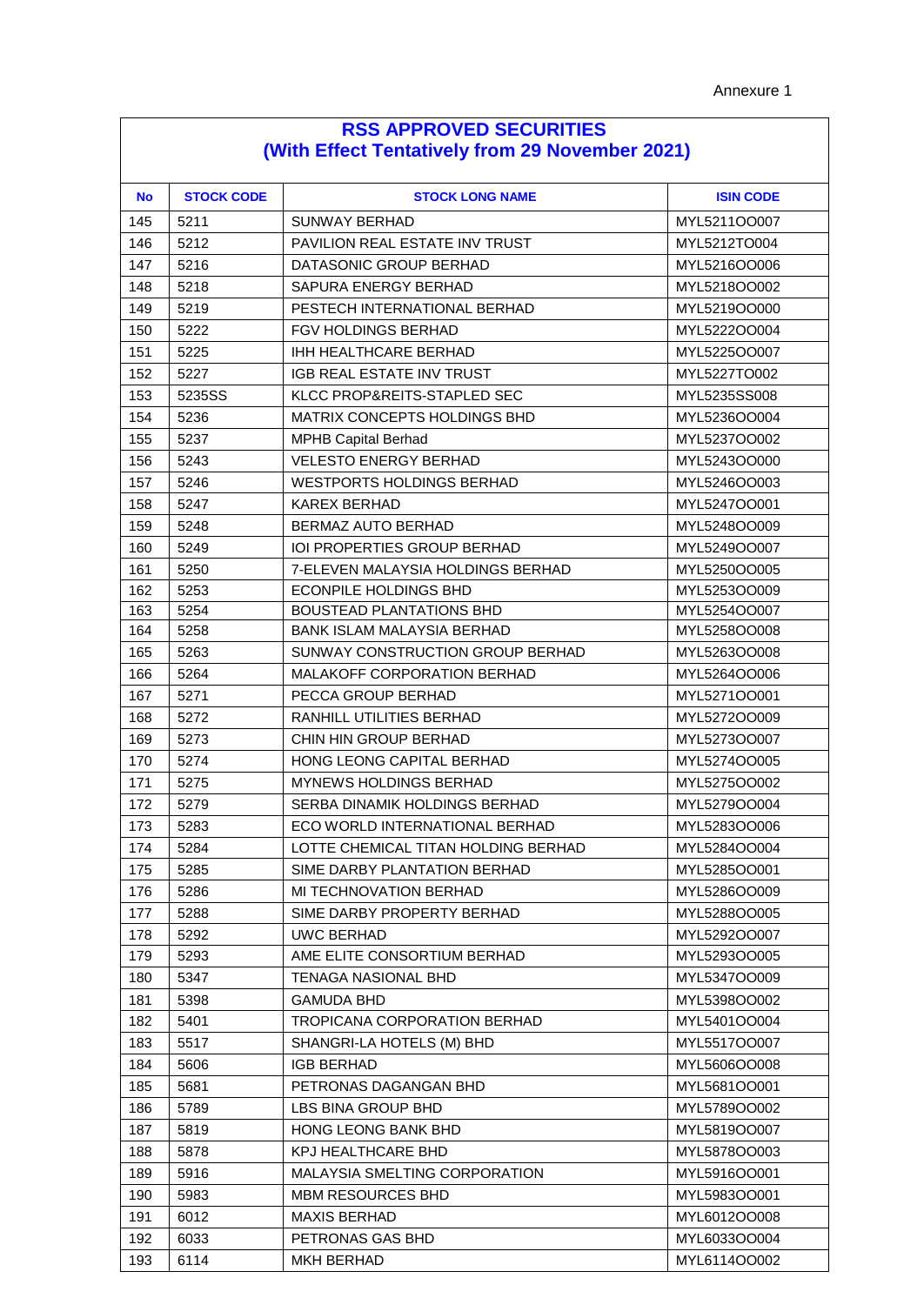| <b>RSS APPROVED SECURITIES</b> |                                                 |  |
|--------------------------------|-------------------------------------------------|--|
|                                | (With Effect Tentatively from 29 November 2021) |  |

| <b>No</b> | <b>STOCK CODE</b> | <b>STOCK LONG NAME</b>                    | <b>ISIN CODE</b> |
|-----------|-------------------|-------------------------------------------|------------------|
| 194       | 6139              | SYARIKAT TAKAFUL MALAYSIA KELUARGA BERHAD | MYL6139OO009     |
| 195       | 6238              | <b>HOCK SENG LEE BHD</b>                  | MYL6238OO009     |
| 196       | 6262              | INNOPRISE PLANTATIONS BERHAD              | MYL6262OO009     |
| 197       | 6399              | ASTRO MALAYSIA HOLDINGS BERHAD            | MYL6399OO009     |
| 198       | 6459              | <b>MNRB HOLDINGS BHD</b>                  | MYL6459OO001     |
| 199       | 6483              | KENANGA INVESTMENT BANK BERHAD            | MYL6483OO001     |
| 200       | 6491              | KUMPULAN FIMA BHD                         | MYL6491OO004     |
| 201       | 6556              | ANN JOO RESOURCES BHD                     | MYL6556OO004     |
| 202       | 6599              | AEON CO. (M) BHD                          | MYL6599OO004     |
| 203       | 6633              | <b>LEONG HUP INTERNATIONAL BERHAD</b>     | MYL6633OO001     |
| 204       | 6645              | LINGKARAN TRANS KOTA HOLDINGS             | MYL6645OO005     |
| 205       | 6742              | YTL POWER INTERNATIONAL BHD               | MYL6742OO000     |
| 206       | 6888              | AXIATA GROUP BERHAD                       | MYL6888OO001     |
| 207       | 6947              | DIGI.COM BHD                              | MYL6947OO005     |
| 208       | 6963              | V.S INDUSTRY BHD                          | MYL6963OO002     |
| 209       | 6971              | KOBAY TECHNOLOGY BHD                      | MYL6971OO005     |
| 210       | 7022              | <b>GLOBETRONICS TECHNOLOGY BHD</b>        | MYL7022OO006     |
| 211       | 7034              | THONG GUAN INDUSTRIES BHD                 | MYL7034OO001     |
| 212       | 7052              | <b>PADINI HOLDINGS BHD</b>                | MYL7052OO003     |
| 213       | 7076              | CB INDUSTRIAL PRODUCT HOLDING             | MYL7076OO002     |
| 214       | 7081              | PHARMANIAGA BHD                           | MYL7081OO002     |
| 215       | 7084              | <b>QL RESOURCES BHD</b>                   | MYL7084OO006     |
| 216       | 7087              | MAGNI-TECH INDUSTRIES BHD                 | MYL7087OO009     |
| 217       | 7089              | LII HEN INDUSTRIES BHD                    | MYL7089OO005     |
| 218       | 7090              | APEX HEALTHCARE BHD                       | MYL7090OO003     |
| 219       | 7095              | P.I.E. INDUSTRIAL BHD                     | MYL7095OO002     |
| 220       | 7097              | TA WIN HOLDINGS BHD                       | MYL7097OO008     |
| 221       | 7100              | UCHI TECHNOLOGIES BHD                     | MYL7100OO000     |
| 222       | 7105              | HCK CAPITAL GROUP BERHAD                  | MYL7105OO009     |
| 223       | 7106              | SUPERMAX CORPORATION BHD                  | MYL7106OO007     |
| 224       | 7113              | TOP GLOVE CORPORATION BHD                 | MYL7113OO003     |
| 225       | 7148              | DUOPHARMA BIOTECH BERHAD                  | MYL7148OO009     |
| 226       | 7153              | KOSSAN RUBBER INDUSTRIES BHD              | MYL7153OO009     |
| 227       | 7155              | SKP RESOURCES BHD                         | MYL7155OO004     |
| 228       | 7160              | PENTAMASTER CORPORATION BHD               | MYL7160OO004     |
| 229       | 7161              | KERJAYA PROSPEK GROUP BERHAD              | MYL7161OO002     |
| 230       | 7164              | KNM GROUP BHD                             | MYL7164OO006     |
| 231       | 7172              | PMB TECHNOLOGY BHD                        | MYL7172OO009     |
| 232       | 7179              | LAGENDA PROPERTIES BERHAD                 | MYL7179OO004     |
| 233       | 7180              | <b>SERN KOU RESOURCES BHD</b>             | MYL7180OO002     |
| 234       | 7204              | D&O GREEN TECHNOLOGIES BERHAD             | MYL7204OO000     |
| 235       | 7208              | EURO HOLDINGS BHD                         | MYL7208OO001     |
| 236       | 7216              | KAWAN FOOD BHD                            | MYL7216OO004     |
| 237       | 7225              | P.A. RESOURCES BHD                        | MYL7225OO005     |
| 238       | 7231              | <b>WELLCALL HOLDINGS BHD</b>              | MYL7231OO003     |
| 239       | 7233              | DUFU TECHNOLOGY CORP. BHD                 | MYL7233OO009     |
| 240       | 7237              | POWER ROOT BERHAD                         | MYL7237OO000     |
| 241       | 7277              | DIALOG GROUP BHD                          | MYL7277OO006     |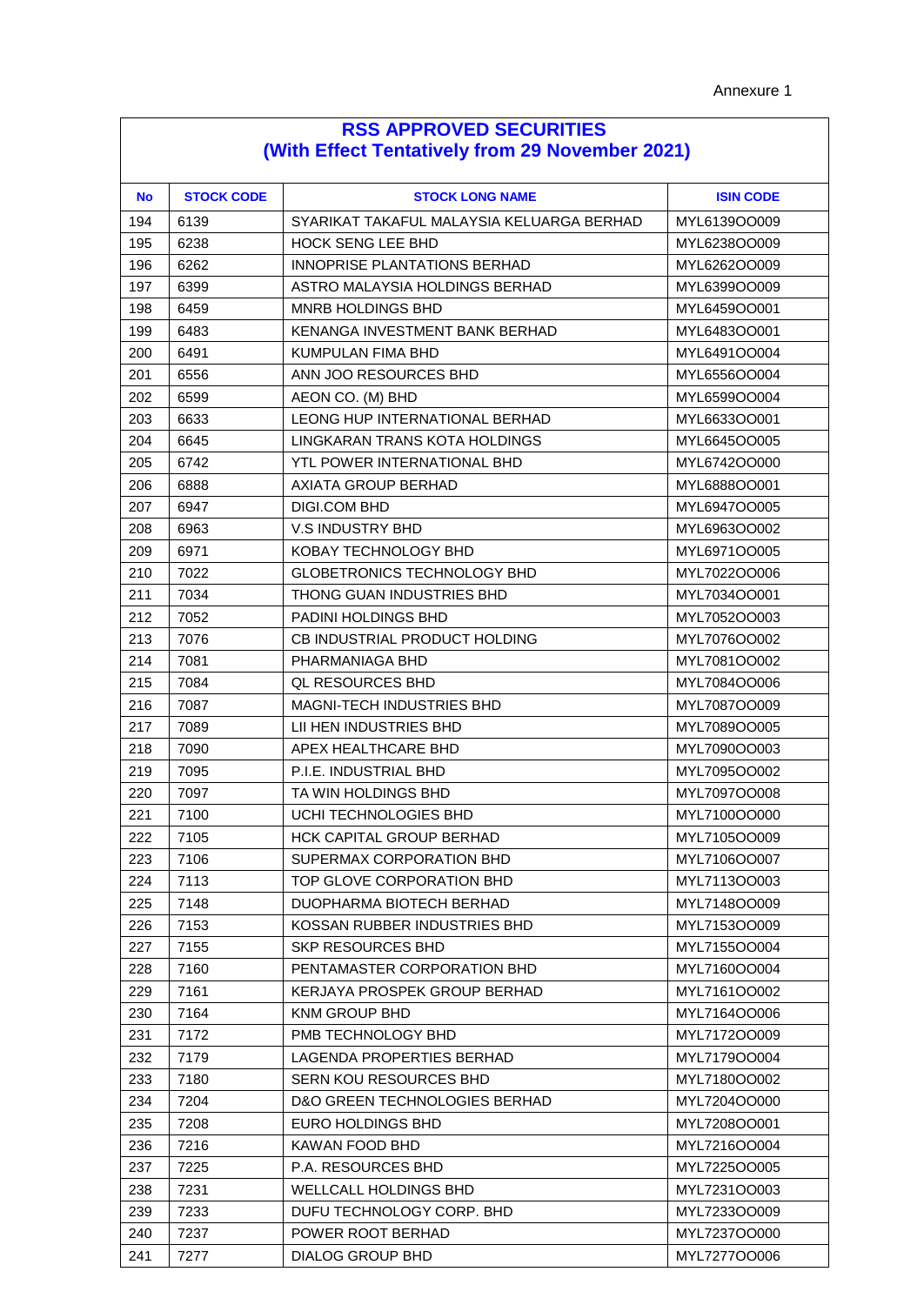| <b>RSS APPROVED SECURITIES</b><br>(With Effect Tentatively from 29 November 2021) |                   |                                       |                  |
|-----------------------------------------------------------------------------------|-------------------|---------------------------------------|------------------|
| <b>No</b>                                                                         | <b>STOCK CODE</b> | <b>STOCK LONG NAME</b>                | <b>ISIN CODE</b> |
| 242                                                                               | 7293              | YINSON HOLDINGS BHD                   | MYL7293OO003     |
| 243                                                                               | 7668              | <b>HAI-O ENTERPRISE BHD</b>           | MYL7668OO006     |
| 244                                                                               | 7803              | RUBBEREX CORPORATION (M) BHD          | MYL7803OO009     |
| 245                                                                               | 8125              | <b>DAIBOCHI BERHAD</b>                | MYL8125OO006     |
| 246                                                                               | 8176              | <b>ATA IMS BERHAD</b>                 | MYL8176OO009     |
| 247                                                                               | 8206              | ECO WORLD DEVELOPMENT GROUP BERHAD    | MYL8206OO004     |
| 248                                                                               | 8524              | <b>TALIWORKS CORPORATION BHD</b>      | MYL8524OO000     |
| 249                                                                               | 8583              | <b>MAH SING GROUP BHD</b>             | MYL8583OO006     |
| 250                                                                               | 8621              | LPI CAPITAL BHD                       | MYL8621OO004     |
| 251                                                                               | 8664              | SP SETIA BHD                          | MYL8664OO004     |
| 252                                                                               | 8869              | PRESS METAL ALUMINIUM HOLDINGS BERHAD | MYL8869OO009     |
| 253                                                                               | 8877              | <b>EKOVEST BHD</b>                    | MYL8877OO002     |
| 254                                                                               | 9059              | TSH RESOURCES BHD                     | MYL9059OO006     |
| 255                                                                               | 9172              | FORMOSA PROSONIC INDUSTRIES           | MYL9172OO007     |
| 256                                                                               | 9296              | <b>RCE CAPITAL BHD</b>                | MYL9296OO004     |
| 257                                                                               | 9679              | <b>WCT HOLDINGS BERHAD</b>            | MYL9679OO001     |
| 258                                                                               | 9792              | <b>SEG INTERNATIONAL BHD</b>          | MYL9792OO002     |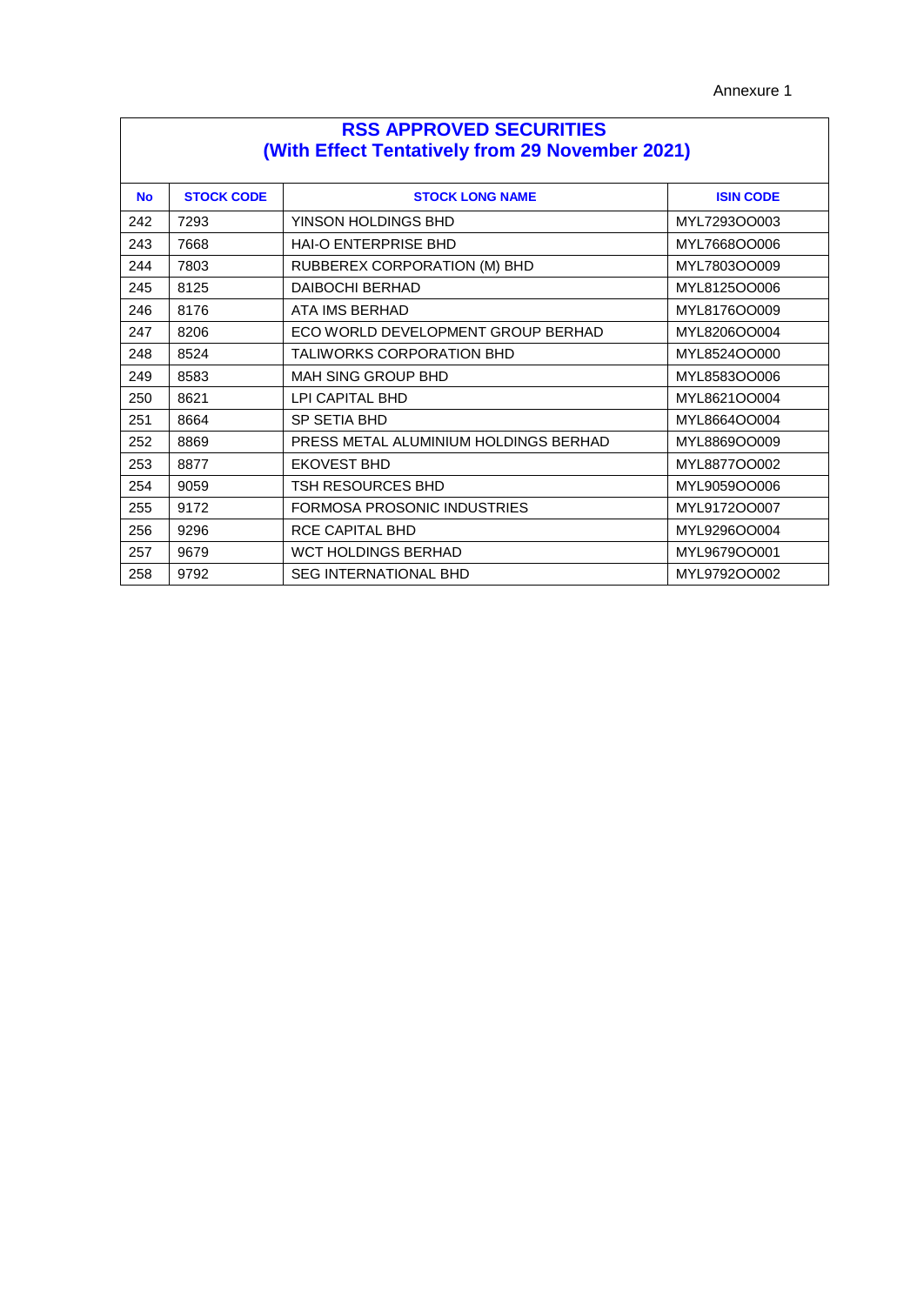| <b>RSS - INCLUSION LIST</b> |                   |                                                 |                  |
|-----------------------------|-------------------|-------------------------------------------------|------------------|
|                             |                   | (With Effect Tentatively from 29 November 2021) |                  |
| <b>No</b>                   | <b>STOCK CODE</b> | <b>STOCK LONG NAME</b>                          | <b>ISIN CODE</b> |
|                             | 0181              | AEMULUS HOLDINGS BERHAD                         | MYQ0181OO006     |
| $\mathcal{P}$               | 0196              | <b>QES GROUP BERHAD</b>                         | MYQ0196OO004     |
| 3                           | 1007              | AMCORP PROPERTIES BERHAD                        | MYL1007OO003     |
| $\overline{4}$              | 1503              | GUOCOLAND (MALAYSIA) BHD                        | MYL1503OO001     |
| 5                           | 2828              | C.I. HOLDINGS BHD                               | MYL2828OO001     |
| 6                           | 3905              | MULPHA INTERNATIONAL BHD                        | MYL3905OO006     |
| $\overline{7}$              | 5271              | PECCA GROUP BERHAD                              | MYL5271OO001     |
| 8                           | 5517              | SHANGRI-LA HOTELS (M) BHD                       | MYL5517OO007     |
| 9                           | 6971              | KOBAY TECHNOLOGY BHD                            | MYL6971OO005     |
| 10                          | 7097              | TA WIN HOLDINGS BHD                             | MYL7097OO008     |
| 11                          | 7172              | PMB TECHNOLOGY BHD                              | MYL7172OO009     |